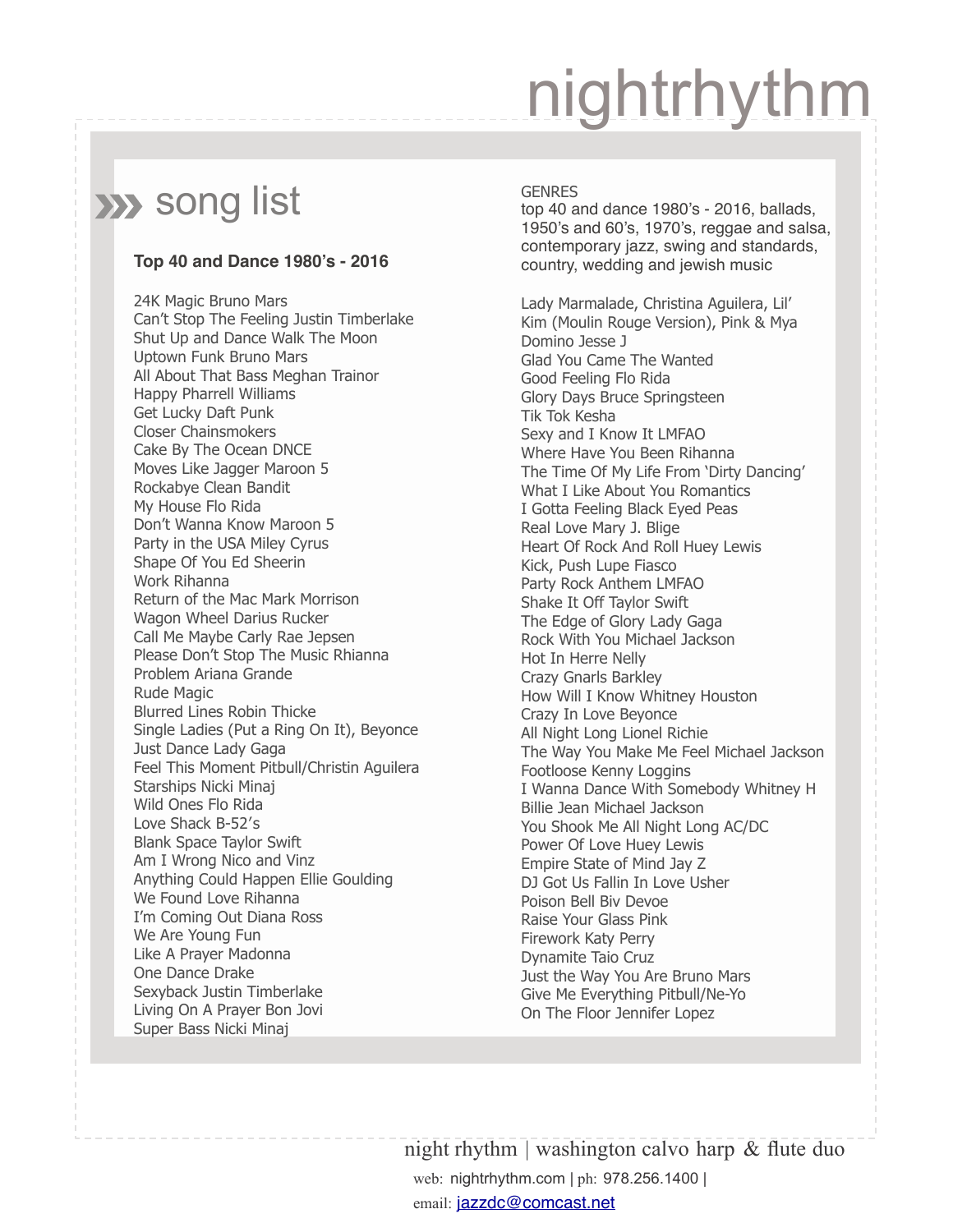### **XX** song list

Smooth Santana The Way You Move OutKast Skin Tight Ohio Players The Time (Dirty Bit) Black Eyed Peas Forget You Cee Lo Green Jessie's Girl Rick Springfield Dirty Water The Standells Give Up The Funk Parliament Funkadelic All I Wanna Do Sheryl Crow Rock Your Body Justin Timberlake Real Love Jodi Wately Let's Get It Started Black Eyed Peas This Is How We Do It Montell Jordan Use Me Up Bill Withers Hey Ya OutKast Hips Don't Lie Shakira Midnight Train To Georgia Gladys Knight Hit Me With Your Best Shot Pat Benatar Flashlight Parliament Funkadelic Brown Eyed Girl Van Morrison Sledgehammer Peter Gabriel Let's Groove Tonight Earth, Wind & Fire I'm A Believer From 'Shrek' Shake Your Body Michael Jackson Wild Nights John Cougar Mellencamp Some Kind Of Wonderful Huey Lewis Having A Party Rod Stewart Sweet Dreams La Bouche Lovely Day Bill Withers Don't Stop Believing Journey Low Flo-Rida Funkytown Lipps, Inc. Oh! What A Night! Frankie Vallee Conga Miami Sound Machine Gloria Laura Branigan Would I Lie To You Eurythmics Gonna Make You Sweat (Everybody Dance Now) C&C Music Factory Bad Girls Donna Summer Kiss Prince Walking In Sunshine Katerina & The Waves Pink Cadillac Aretha Franklin

Everybody, Everybody Black Box Love Train O'Jays Tunnel Of Love Bruce Springsteen Simply Irresistable Robert Palmer Volcano Van Morrison Addicted To Love Robert Palmer Keep Me Hangin' On Kim Wild Man, I Feel Like A Woman Shania Twain September Earth, Wind & Fire Freeway Of Love Aretha Franklin Carribean Queen Billy Ocean La Bamba Los Lobos Vogue Madonna I'm So Excited Pointer Sisters Domino Van Morrison Maria, Maria Santana Sweet Caroline Neil Diamond Wild Thing Tone Loc

#### **BALLADS**

All of Me John Legend Thinking Out Loud Ed Sheerin Angels XX Forever Ben Harper Whatever It Is Zac Brown I'll Be Edwin McCain Who Am I With You Chris Young Wanted Hunter Hayes A Thousand Years Christina Perri Lost Without You Robin Thicke Lucky Jason Mraz The Way I Am Ingrid Michaelson Making Memories Keith Urban When You Say Nothing At All Alison Krauss I Hope You Dance LeAnn Womack Make You Feel My Love Adele Can't Help Falling in Love Ingrid Michaelson You Are The Best Thing Ray LaMontagne Daughters John Mayer I Can't Help Falling In Love Ingrid Michaelson Beautiful Boy John Lennon Come Away With Me Norah Jones In My Daughter's Eyes Martina McBride I Won't Give Up Jason Mraz Nothing Gonna Stop Us Jefferson/Starship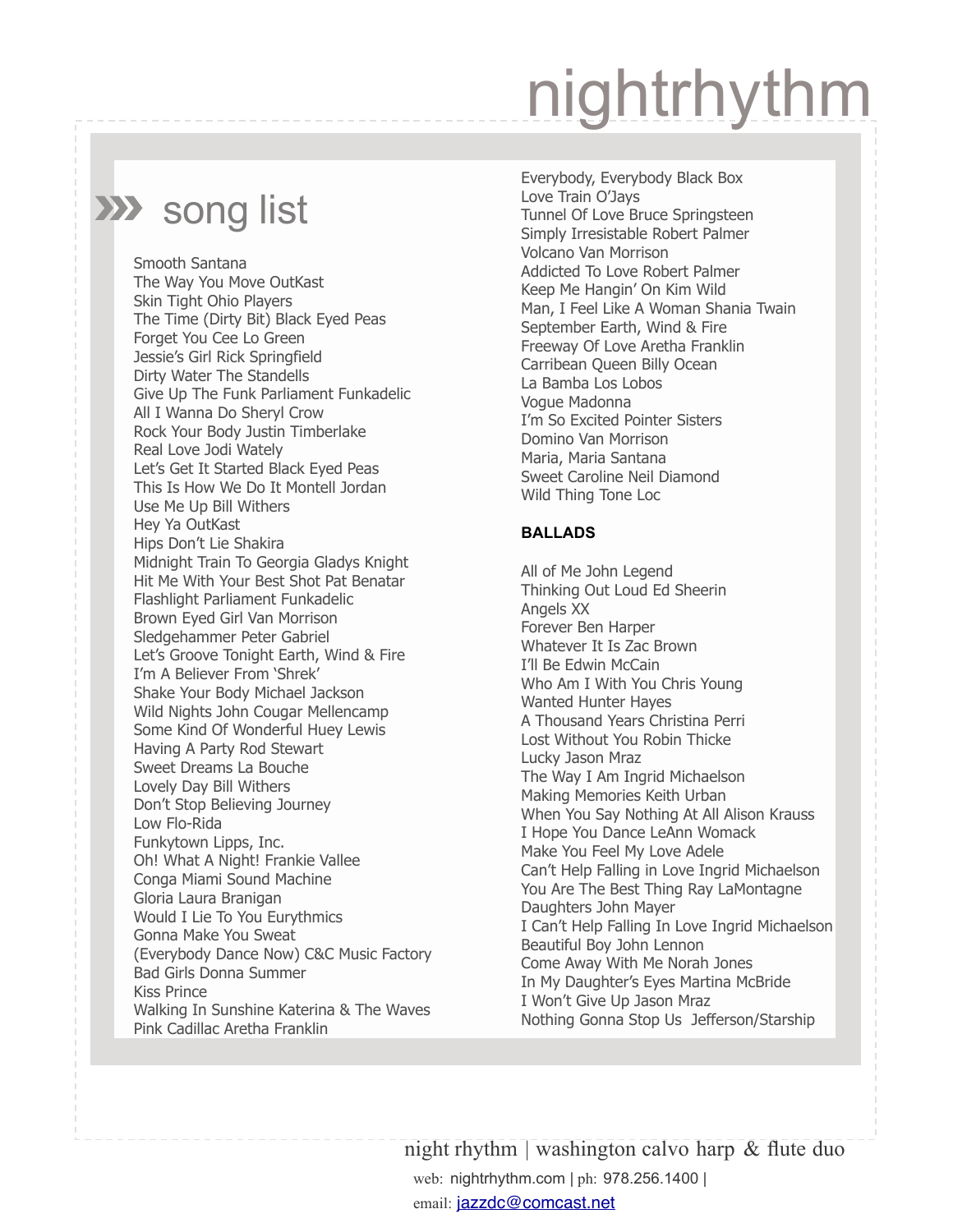### **XX** song list

God Only Knows Beach Boys Marry Me Train Your Song Elton John Without You Keith Urban Let My Love Open the Door Sondre Lerche You And Me Lifehouse What A Wonderful World Louis Armstrong My Wish Rascal Flatts It's Your Love Tim McGraw The Luckiest Ben Folds My Little Girl Tim McGraw Bless The Broken Road Rascal Flatts Ordinary People John Legend Just The Way You Are Billy Joel Into The Mystic Van Morrison Crazy Love Van Morrison Landslide Fleetwood Mac Father And Daughter Paul Simon (Wild Thornberry's Movie) Amazed Lonestar I Could Not Ask For More Edwin McCain If I Ain't Got You Alicia Keys You Raise Me Up Josh Groban Save The Last Dance Michael Buble Home Michael Buble Because You Loved Me Celine Dion I Loved Her First Heartland It Don't Matter Akon Forever Young Rod Stewart Love Of My Life Jim Brickman Someone Like You Van Morrison Fallen Alicia Keys At Last Etta James Butterfly Kisses Bob Carlisle Breathe Faith Hill I Don't Want To Miss A Thing Aerosmith Can You Feel The Love Elton John Thank You Dido When You Got a Good Thing Lady Antebellum You and Me Dave Matthews Happy Everafter In Your Eyes Ben Harper Feels Like Home Chantal Kreviazuk

Endless Love Diana Ross / Lionel Ritchie Change The World Eric Clapton True Companion Marc Cohn Maybe I'm Amazed Paul McCartney Better Together Jack Johnson You're Still The One Shania Twain Theme From 'Lion King' Elton John When I Fall In Love From 'Sleepless/Seattle' The Way You Love Me Faith Hill I Will Always Love You From 'The Bodyguard' Unforgettable Natalie Cole Have I Told You Lately Van Morrison Wind Beneath My Wings Bette Midler All I Ask Of You From 'Phantom Of The Opera' Wonderful Tonight Eric Clapton You Are The Best Thing That Ever Happened To Me Gladys Knight What You Won't Do For Love Go West Everything I Do Bryan Adams Killing Me Softly The Fugees Lady In Red Chris DeBurgh The One Elton John I'll Cross My Heart George Strait Grow Old With Me Mary Chapin Carpenter Here And Now Luther Vandross All I Have Beth Nielson Chapman Get Here Oleta Adams Kiss Of Life Sade Unchained Melody From 'Ghost' You're The Inspiration Chicago All The Man That I Need Whitney Houston Love Won't Let Me Wait Luther Vandross Groovy Kind Of Love Phil Collins Sweet Love Anita Baker Stuck On You Lionel Richie I'll Always Love You Taylor Dane The Greatest Love Of All Whitney Houston From A Distance Bette Midler Giving You The Best That I've Got Anita Baker Love Of A Lifetime Firehouse Soul Provider Michael Bolton I'll Be Seeing You Restless Heart Lost In Your Eyes Debbie Gibson Always Atlantic Star Never Thought Dan Hill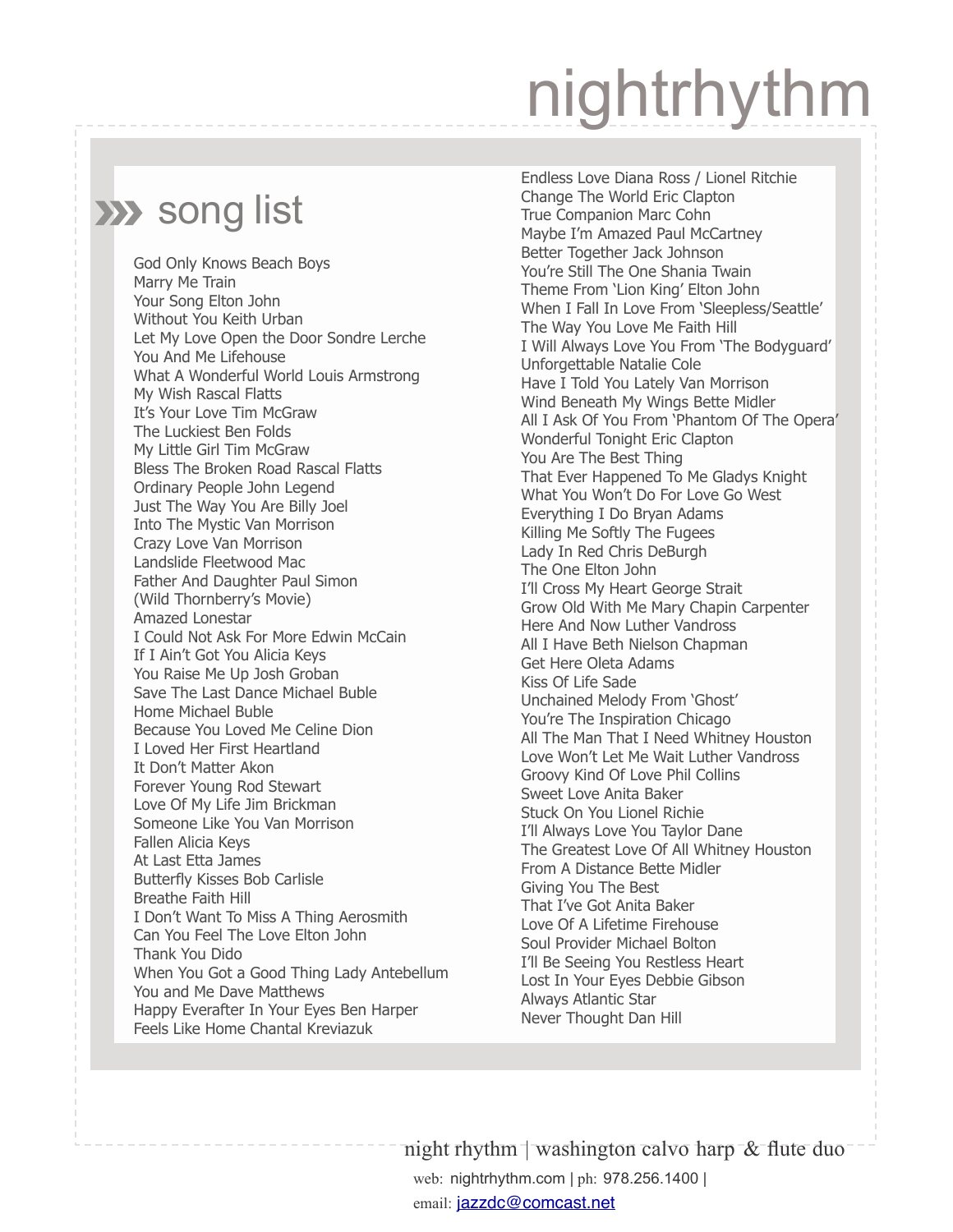### **XX** song list

#### **1950′s AND 60′s**

Can't Take My Eyes Off Of You Frankie Valli Sugar Sugar The Archies My Girl Temptations Rockin' Robin Bobby Day Ain't Too Proud To Beg Temptations Blue Suede Shoes Elvis Presley I'll Be Around Spinners Johnny Be Good Chuck Berry Run Around Sue Dion Rock Around The Clock Chuck Berry I Can't Help My Self (Sugar Pie Honey Bunch) Great Balls Of Fire Jerry Lee Lewis Fever Peggy Lee Only You The Platters What's Goin On Marvin Gaye I Can't Help Falling In Love Elvis Presley Long Tall Sally Lil' Richard Hound Dog Elvis Presley Sweet Nothings Brenda Lee Good Golly Miss Molly Lil' Richard Love Me Tender Elvis Presley Shout Otis Day & The Nights Midnight Hour Wilson Pickett Stand By Me Ben E. King Can't Buy Me Love The Beatles Shotgun Junior Walker Give Me Some Lovin' Steve Winwood Let's Stay Together Al Green Satisfaction The Rolling Stones Reach Out (I'll Be There) Temptations In My Life The Beatles Respect Aretha Franklin Chain of Fools Aretha Franklin Ain't No Mountain Marvin Gaye

I Feel Good James Brown Soul Man Blues Brothers Mony, Mony Tommy James & The Shondells Twist & Shout The Beatles Louie, Louie Kingsmen Grapevine Gladys Knight & The Pips Mustang Sally Wilson Pickett Dancin' In The Streets Martha & The Vandellas You Really Got Me The Kinks Good Love The Rascals Pretty Woman Roy Orbison Natural Woman Aretha Franklin

#### **1970′s**

For Once In My Life Stevie Wonder You've Got A Friend James Taylor Dance To The Music Sly & The Family Stone Old Time Rock And Roll Bob Seger Shining Star Earth, Wind & Fire Peg Steely Dan Hard For The Money Donna Summer Do I Do Stevie Wonder Jungle Boogie Kool & The Gang That's The Way I Like It KC & The Sunshine Band Last Dance Donna Summer Ladies Night KC & The Sunshine Band Give It To Me Baby Rick James Y.M.C.A. Village People ABC Jackson Five Dancing Queen ABBA (DJ) Oye Como Va Santana Born To Be Wild Steppin' Wolf I Want You Back Michael Jackson Cocaine Eric Clapton Margaritaville Jimmy Buffet Boogie Oogie Oogie Taste Of Honey Shower The People James Taylor Lady Marmalade Patti LaBelle Best Of My Love Eagles Don't Stop Thinkin' /Tomorrow Fleetwood Mac Minute By Minute Doobie Brothers Tonight I Celebrate My Love For You Roberta Flack I Wish Stevie Wonder Brown Sugar Rolling Stones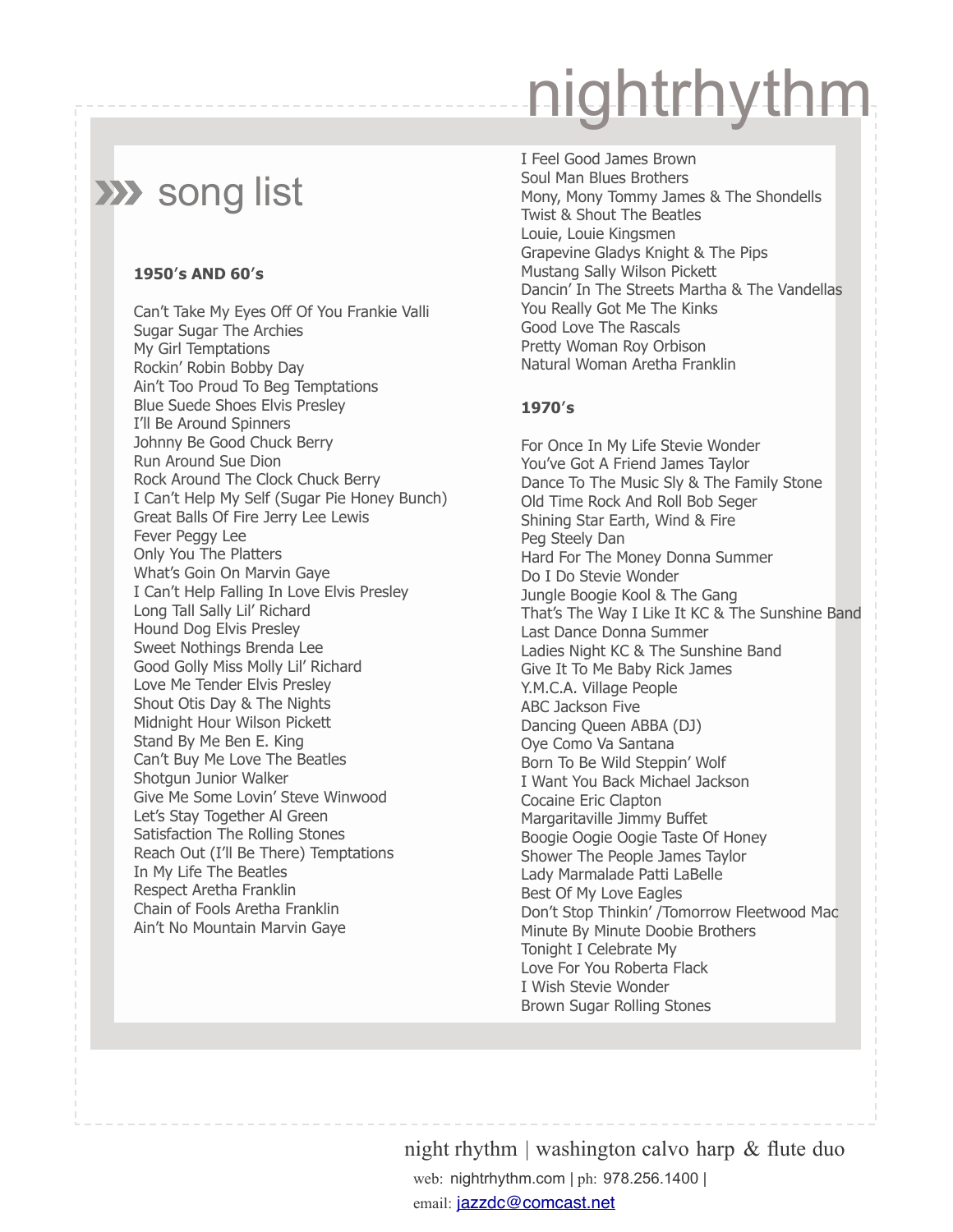### **XX** song list

#### **1970′s Cont.**

You Are So Beautiful Joe Cocker Ribbon In The Sky Stevie Wonder Celebration Kool & The Gang Superstition Stevie Wonder Build Me Up Buttercup Foundations Moon Dance Van Morrison Proud Mary Ike & Tina Turner Listen To The Music The Doobie Brothers Signed Sealed Delivered Stevie Wonder The Hustle Van McCoy Party Train Gap Band Hard For The Money Donna Summer We Are Family Sister Sledge This Masquerade George Benson Brick House Commodores How Sweet It Is James Taylor Don't Let Me Be Lonely James Taylor Summer Breeze Seals & Crofts Through The Eyes Of Love From 'Ice Castles' Honky Tonk Woman Rolling Stones

#### **REGGAE AND SALSA**

One Love Bob Marley Is This Love Bob Marley No Woman, No Cry Bob Marley Stir It Up Bob Marley The Way You Do The Things You Do UB 40 I'll Always Love You Tito Nieves Dime Ruben Blades Llamame Ray Barretto Hablemos El Mismo Idioma Gloria Estefan Mas Que Nada Sergio Mendes

#### **CONTEMPORARY JAZZ**

I've Got You Under My Skin Diana Krall The Wedding Song Kenny G. Morning Dance Spyro Gyra Ode To Billy Joe Tom Scott Imagine Richard Elliot Don't Get Around Much Harry Connick Jr. Forever In Love Kenny G. Soul Serenade David Sanborn A Wink And A Smile Harry Connick Jr. James Pat Metheny Europa Gato Barbieri Mountain Dance Dave Grusin Our Love Is Here To Stay Harry Connick Jr. Breezin' George Benson Shaker Song Manhatten Transfer When A Man Loves A Woman Richard Elliot It Had To Be You Harry Connick Jr. Mornin' Al Jarreau I Thought About You Henson/Mercer Gentle Rain Bonfa/Dubey Summertime From 'Porgy & Bess'

#### **SWING, NEW SWING & STANDARDS**

Mr. Pinstripe Suit Neo-Swing! Cherry Poppin' Daddies Jump Jive An' Wail Brian Setzer Orchestra Minnie The Moocher Big Bad Voodoo Daddy Zoot Suit Riot Cherry Poppin' Daddies La Vie En Rose Edith Piaf The Best Is Yet To Come Frank Sinatra New York, New York The Nearness Of You Ain't Misbehaving Summer Wind As Time Goes By Night And Day Mack The Knife L.O.V.E. The Way You Look Tonight Somewhere Over The Rainbow Since I Fell For You